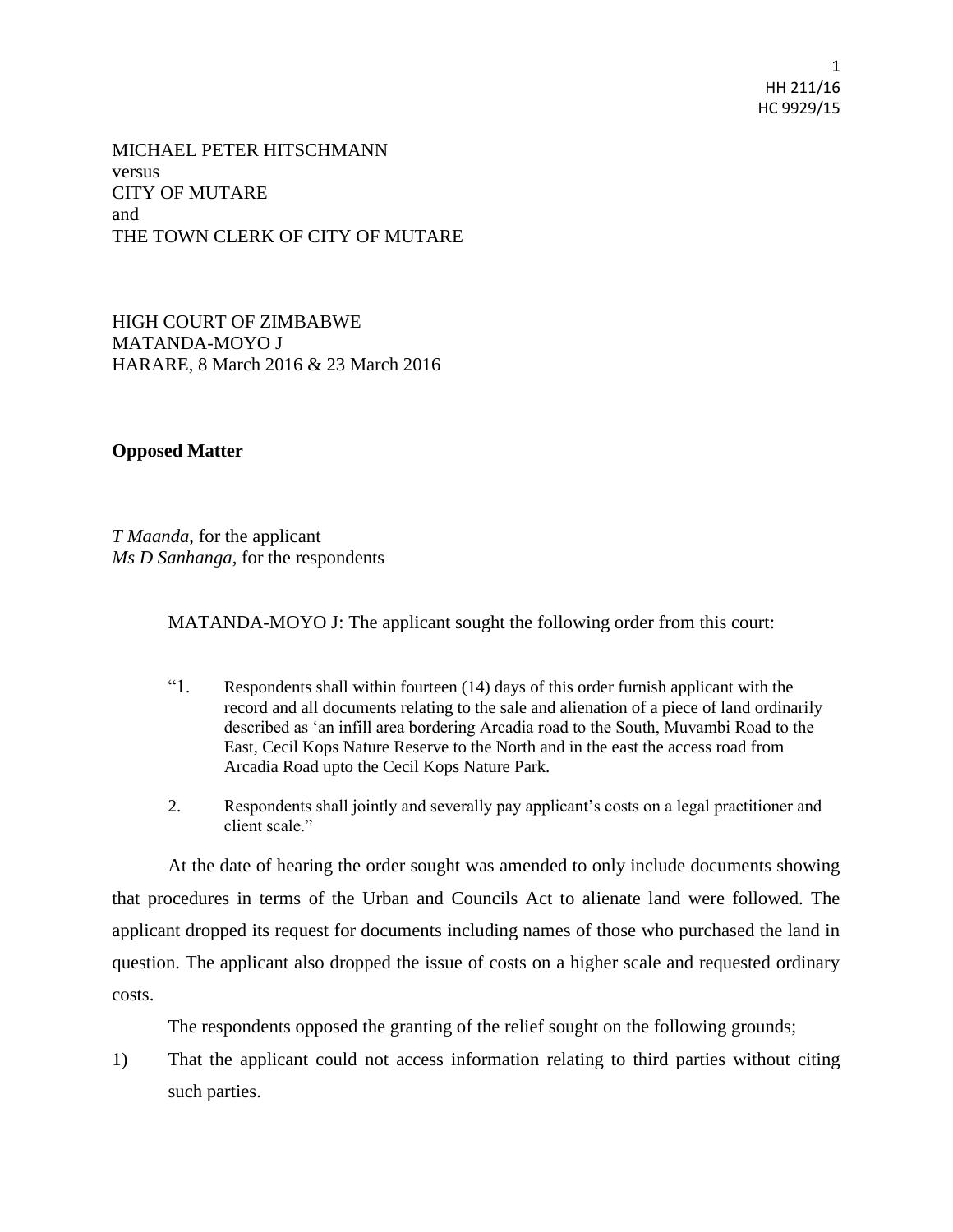- 2) That applicant had failed to exhaust domestic remedies as provided for under the Access to Information and Protection of Privacy Act [*Chapter 10:27*].
- 3) That the applicant is not entitled to receive any of the claimed information as it is unnecessary and undesirable. The disclosure of such information is protected under s 14(4) of AIPPA as read with s 19 (1), 19 (2) (d) (e) and s 25 (3) (d), (f) (j) and (i) of the same Act.
- 4) That applicant is not entitled to any costs at all.

The brief facts are that the applicant is a resident of Mutare. On 2 September 2014 the applicant applied to be allocated the above land. The respondents advised him that such land was set aside for the Zimbabwe Republic Police who intended to construct their police station thereon. Sometime in December 2014 after obtaining information that the land was no longer reserved for ZRP, the applicant again applied for the above piece of land. The respondents advised the applicant on 19 February 2015 that the land was 'an open space not subject to sale'. The applicant now has information that the respondents went ahead and sold the above land to certain individuals. The applicant believes that since he had applied for that particular land he had a right to participate in the sale process of such land. Such right has been violated by the respondents. The applicant suspects that the respondents failed to follow its own procedures as set out in the Urban Councils Act [*Chapter 29:15*] in alienating the land. In order to ascertain whether procedures were followed the applicant has requested access to documents kept by the respondents. The applicant requires such information to enable him to assert his rights. The respondents have refused to avail such information to the applicant leading to this application.

At the hearing of this matter the applicant conceded that he could not be allowed access to information involving third parties without such third parties having being joined to the application. He then amended his order to exclude such information. That disposed of the first point *in limine* raised by the respondents.

The respondents submitted that this court should decline its jurisdiction to hear the application on the basis that the applicant has failed to exhaust domestic remedies as provided for under part X of the Access to Information and Protection of Privacy Act. It is common cause the applicant requested records from the respondents in terms of s 5 (1) of AIPPA as read with s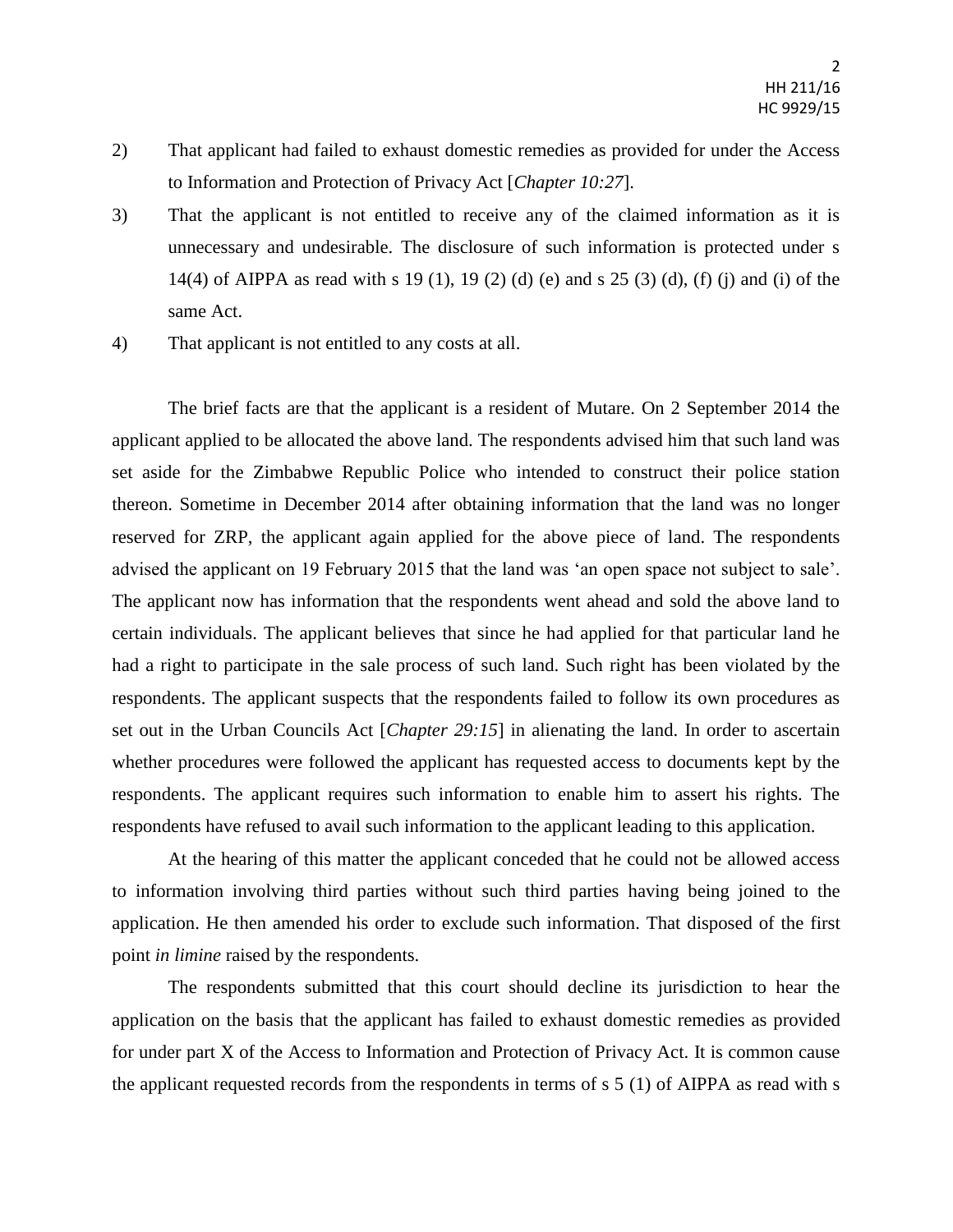62 (2) of the Constitution. Such request was ignored and in terms of the AIPPA, the end result is that the respondents refused to provide the information as requested. Section 54 (1) of AIPPA provides:

"For purposes of the section the failure by a head of a public body to respond within the time limit to a request for access to a record shall be deemed to be a decision to refuse access to the record".

"Section 53 Right to request a review (1) A person who makes a request to a head of a public body, other than the commission, for access to a record or :- ….. may request the commission to review any decision or act of the head of that public body that relates to that request."

It is true that the applicant could have sought a review in terms of s 53 (*supra*). Mutambanengwe J in *Tutani* v *Minister of Labour and Others* 1987 (2) ZLR 88 (H) opined that a litigant should exhaust his domestic remedies first before approaching the courts unless there are good reasons for approaching the court earlier. See *also Moyo* v *Forestry Commission* 1996 (1) ZLR 1 (H). It is trite that where remedies are available that are capable of speedily and effectively resolving the dispute, litigants should exhaust those domestic remedies before approaching the court. See *Ramani* v *National Social Security Authority* SC 38/03. With regard this domestic remedy the applicant was silent as to why he did not pursue such. I can therefore not rule whether there are good grounds for not following that route.

However, the applicant herein has also approached this court in terms of s 4(1) of the Administrative Justice Act [*Chapter 10:28*] which provides;

"4(1) subject to this Act and any other law, any person who is aggrieved by the failure of an administrative authority to comply with section three may apply to the High Court for relief."

Once the applicant has approached this court in terms of the above section, then the issue of the applicant not having exhausted domestic remedies falls away. It is my view that the applicant is properly before this court. The applicant alleged the respondents also breached s 3 (1) of the Administrative Justice Act.

Let me now proceed to deal with the merits of the application. The applicant seeks information held by the respondents and requires such information for the exercise or protection of his right. It is therefore imperative upon the applicant to show that he requires such information to exercise or protect a right. The applicant submitted that he has a right to participate in the alienation of land by the respondents and that such right has been violated by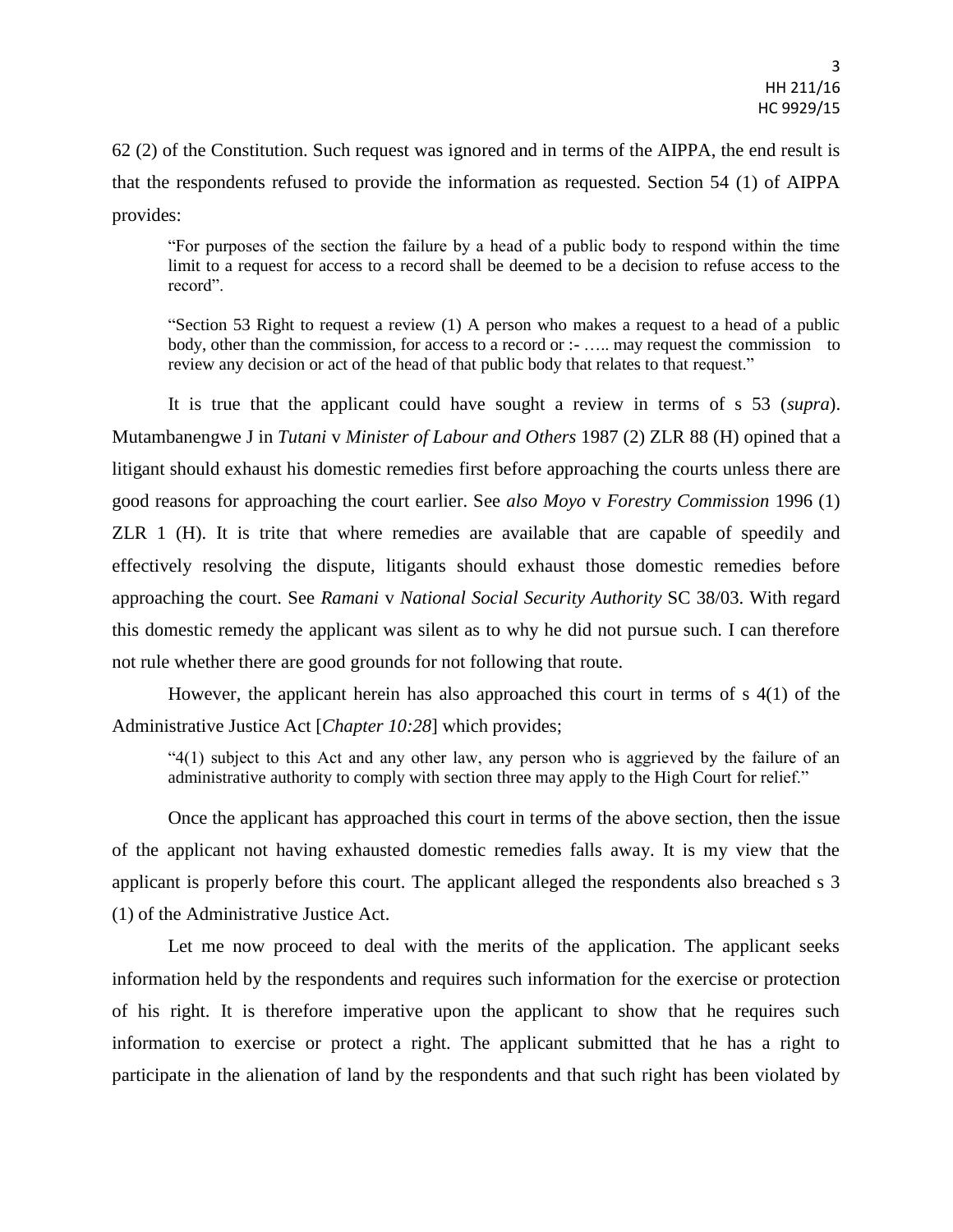the respondents. He submitted the s 152 (2) of the Urban Councils Act provides for the procedure in alienating council land. It provides as follows;

- "(2) Before selling ……. Or otherwise disposing or permitting the use of any land owned by it the council shall, by notice published in two issues of a newspaper and posted at the office of the council, give notice -:
- (a) of its intention to do so, describing the land concerned and stating the object, terms and conditions of the proposed sale……… and
- (b) that a copy of the proposal is open for inspection during office hours at the office of the council for a period of twenty-one days from the date of the last publication of the notice in a newspaper; and
- (c) that any person who objects to the proposal may lodge his objection with the town clerk within the period of twenty-one days referred to in paragraph (b)."

The Act also provides that once an objection has been noted then council can only alienate land after considering those objections.

The applicant complained that by not following its own procedures the respondents have violated his rights to lodge any objections or to participate in the process. The applicant further submitted that he is entitled to the requested records and that this court should grant his application. In terms of s 9 (4) (a), (b) and (c) of AIPPA the requester is entitled to the records if;

- "(a) such access will not contravene the Act or
- (b) access will not result in the disclosure or personal information pertaining to a third party that is protected from disclosure in terms of part III; or
- (c) and access is in the public interest."

The applicant must show the following;

- (i) that the information is required for the exercise or protection of any rights;
- (ii) that he has complied with the requirements of AIPPA in relation to a request for access to information and
- (iii) that access to the information requested cannot be refused on any of the grounds provided for in s  $14 - 25$  of AIPPA.

The respondents argued that the applicant is not entitled to such information. They argue that such information is protected by s 14 (4), 19 (i) (d) and (e) and s 25 of AIPPA. Section 14 (4) is not applicable in this matter. The requested information do not fall under deliberations of a local government body held in camera. The applicant simply wants information to verify that the respondents acted within the confines of s 152 of the Urban Councils Act; in other words that the respondents complied with statutory requirements equally I find s 19 inapplicable in this matter.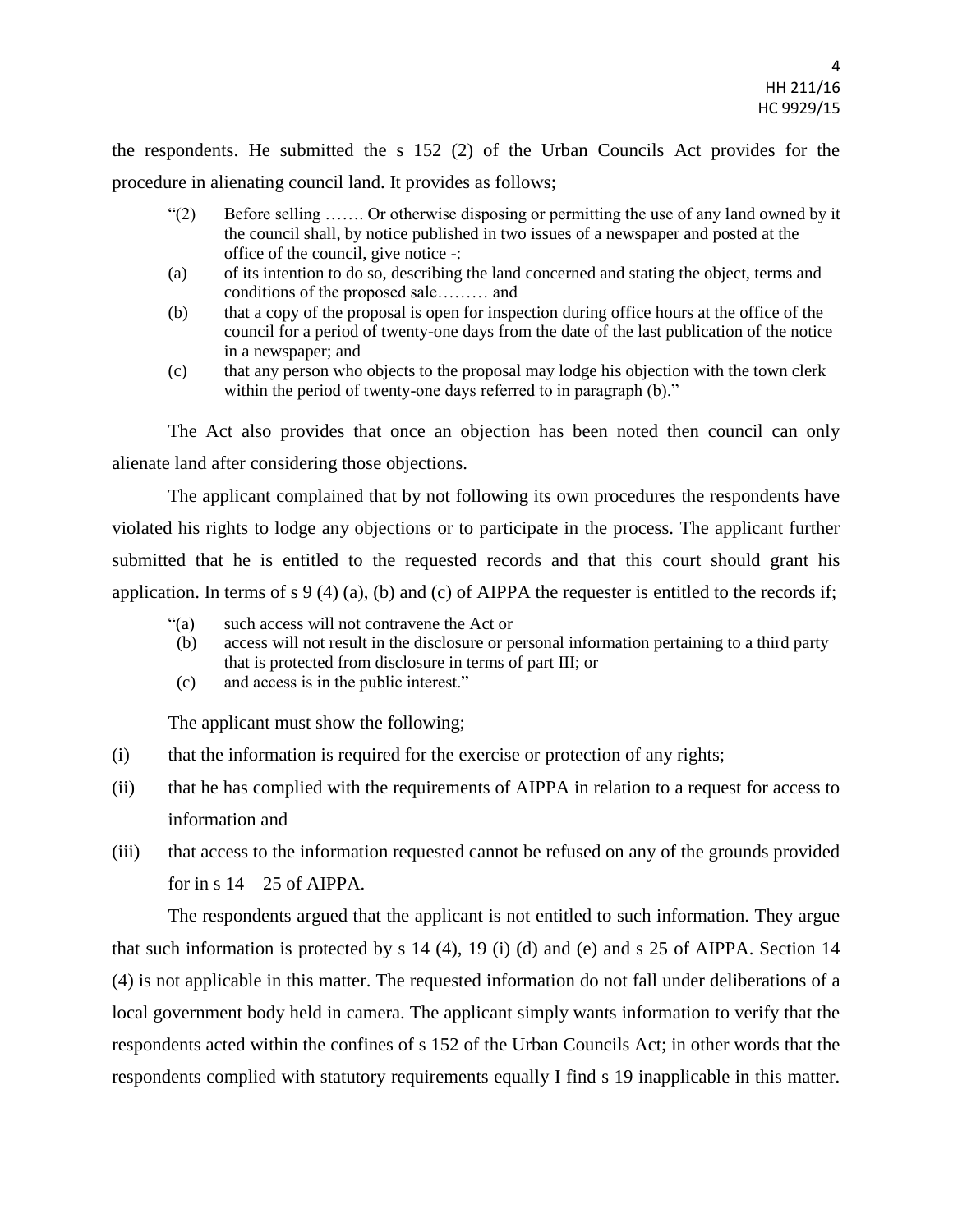Section 25 became inapplicable as soon as the applicant conceded such information is not available to him.

The respondent's counsel argued that this matter fell on all fours with the case of *Unitas Hospital* v *Van Wyk and Another 2*006 (4) SA 436 (SCA). I have gone through the above case and observed that it is distinguishable from the current case in various material respect. In Unitas Hospital matter cited above the hospital had availed all records to the respondents which included a complete set of the deceased's records, including notes by the nurses, their observations as well as treatment received. The respondents had been supplied with all documents they required to exercise or protect their right. However the respondents had requested for a particular report which did not deal with the death of the deceased. The report dealt with the quality and efficiency of the nursing care in the ICU and High Care Unit of the hospital. The Supreme Court of appeal found that he respondents had failed to show that such information would be of assistance for the stated purpose and access was denied. The court held that "open and democratic societies would not encourage what is commonly referred to as "fishing expeditions". The applicant herein requires those records used by council in alienating land, which is different from the record required in the Unitas case.

I am of the view that the applicant would be assisted in having access to the requested records to determine what actions to take. In *Van Niekert* v *Pretorial City Council* 1997 (3) SA 834 T @ 848 G the court said:

"Either way, disclosure will promote an early settlement of the dispute and bring the envisaged litigation, by settlement or abandonment, to a short, sharp end. In this sense, the applicant can in my view be said reasonably to require the report."

Streicher JA in *Cape Metropolitan Council* v *Metro Inspection Services (Western Cape)*

## CC 2001 (3) SA 1013 SCA para 28 said:

"Information can only be required for the exercise or protection of a right if it will be of assistance in the exercise of protection of the right. It follows that, in order to make out a case for access to information ……. An applicant has to state what the right is that he wishes to exercise or protect, what the information is which is required and how the information would assist him in exercising or protecting his right."

From a reading of the applicant's case, he requires such information to protect his right to participate in the sale. He requires the advertisement in terms of s 152 of the Urban Councils Act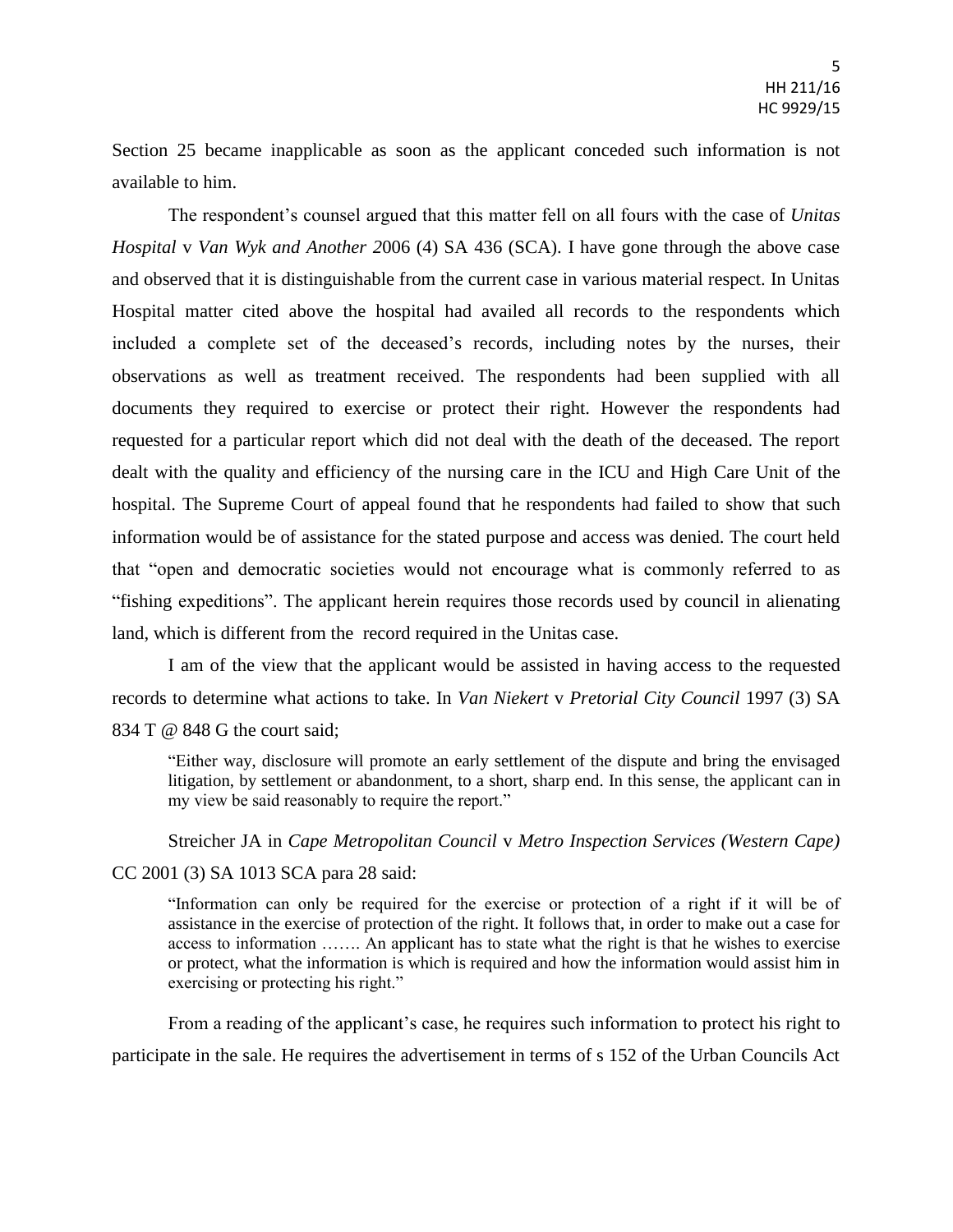which would assist to show whether the respondents complied with the requirements set out statutorily in disposing of council land.

Zimbabwe has ratified several International and Regional Instruments that provide for the right to access to information of importance are the International Covenant on the Civil and Political rights and the African Charter on Human and People's rights. Article 19 of the ICCPR and Article 9 of the ACHPR are instructive on the right to information. In the current Constitution the legislature has clearly provided for the right to information even from public bodies. This right was not specifically provided for in previous Constitutions. Hence in the case of *Matebeleland Zambezi Water Trust* v *Zimbabwe Newspapers (1980) Limited* and the Editor of the Chronicle S/C 3/03 the court held that the then s 20 (1) of the constitution did not cover a situation where one could approach and demand information from another.

The current constitution in particular s 62(2) of the Constitution of Zimbabwe provides;

"Every person, including the Zimbabwean media, has the right of access to any information held by any person, including the State, in so far as the information is required for the exercise or a protection of a right.

The respondent is a public institution and the ACHPR provides that public institutions "hold information not for themselves but as custodians of the public good and everyone has a right to access this information."

There is no doubt access to information held by public institutions more so for purposes of ensuring that they complied with the law in carrying out their obligations ensures accountability by these public bodies. If the courts fail to give effect to these constitutional provisions that promotes transparency and accountability by public bodies, then the ability of citizens to hold public actors to account will be violated. Section  $3(1)$  (a) of the Administrative Justice Act [*Chapter 10:28*] enjoin an authority as the respondent to act lawfully, reasonably and in a fair manner in taking an administrative actions which may affect the rights, interests or legitimate expectations of any persons.

I am of the view that the applicant has satisfied the requirements for granting the order sought with amendments.

Accordingly, I order as follows;

1) That the respondents shall within fourteen (14) days of this order furnish the applicant with the records and documents showing that they complied with s 152